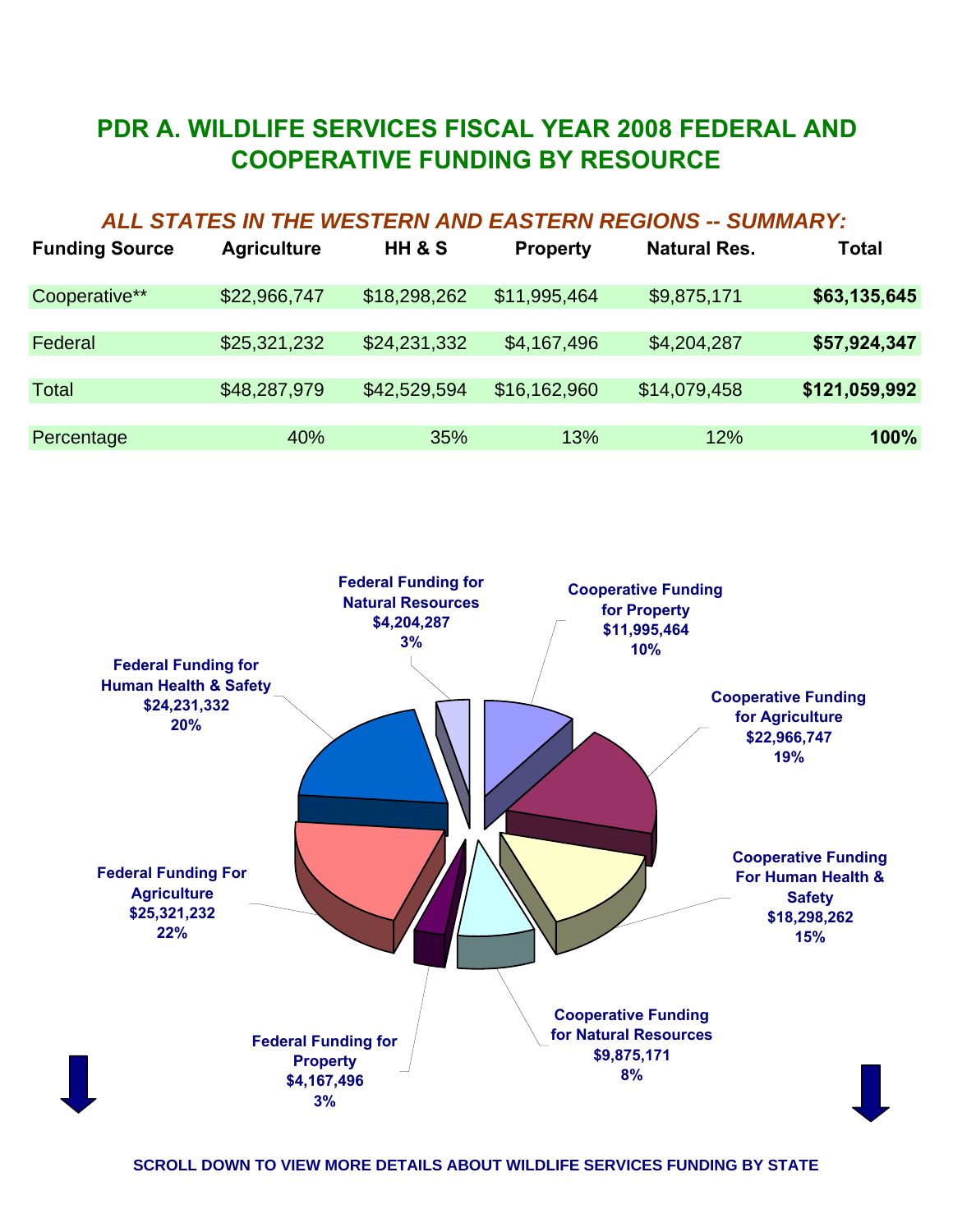| <b>State</b>      | <b>Funding Source</b> | <b>Agriculture</b> | <b>Human Health</b><br>and Safety | <b>Property</b> | <b>Natural</b><br><b>Resources</b> | <b>Total</b> |
|-------------------|-----------------------|--------------------|-----------------------------------|-----------------|------------------------------------|--------------|
| <b>ALABAMA</b>    |                       |                    |                                   |                 |                                    |              |
|                   | Cooperative           | \$695,212          | \$275,975                         | \$447,095       | \$9,916                            | \$1,428,198  |
|                   | Federal               | \$350,151          | \$1,298,699                       | \$29,957        | \$5,210                            | \$1,684,017  |
|                   | Percentage            | 34%                | 51%                               | 15%             | 0%                                 | 100%         |
|                   | Total                 | \$1,045,363        | \$1,574,674                       | \$477,052       | \$15,126                           | \$3,112,215  |
| <b>ALASKA</b>     |                       |                    |                                   |                 |                                    |              |
|                   | Cooperative           | \$0                | \$707,856                         | \$87,285        | \$166,448                          | \$961,589    |
|                   | Federal               | \$187,384          | \$144,503                         | \$17,818        | \$33,979                           | \$383,684    |
|                   | Percentage            | 14%                | 63%                               | 8%              | 15%                                | 100%         |
|                   | Total                 | \$187,384          | \$852,359                         | \$105,103       | \$200,427                          | \$1,345,273  |
| <b>ARIZONA</b>    |                       |                    |                                   |                 |                                    |              |
|                   | Cooperative           | \$324,478          | \$173,077                         | \$86,275        | \$276,316                          | \$860,146    |
|                   | Federal               | \$582,619          | \$238,247                         | \$50,759        | \$125,214                          | \$996,839    |
|                   | Percentage            | 49%                | 22%                               | 7%              | 22%                                | 100%         |
|                   | Total                 | \$907,097          | \$411,324                         | \$137,034       | \$401,530                          | \$1,856,985  |
| <b>ARKANSAS</b>   |                       |                    |                                   |                 |                                    |              |
|                   | Cooperative           | \$67,038           | \$112,836                         | \$8,380         | \$6,704                            | \$194,958    |
|                   | Federal               | \$300,110          | \$39,124                          | \$52,165        | \$13,041                           | \$404,440    |
|                   | Percentage            | 61%                | 25%                               | 10%             | 3%                                 | 100%         |
|                   | Total                 | \$367,148          | \$151,960                         | \$60,545        | \$19,745                           | \$599,398    |
| <b>CALIFORNIA</b> |                       |                    |                                   |                 |                                    |              |
|                   | Cooperative           | \$1,028,615        | \$1,207,505                       | \$1,162,782     | \$1,073,338                        | \$4,472,240  |
|                   | Federal               | \$644,085          | \$645,660                         | \$448,878       | \$414,350                          | \$2,152,973  |

## *PDR A. Wildlife Services Federal and Cooperative Funding by Resource Category - FY 2008*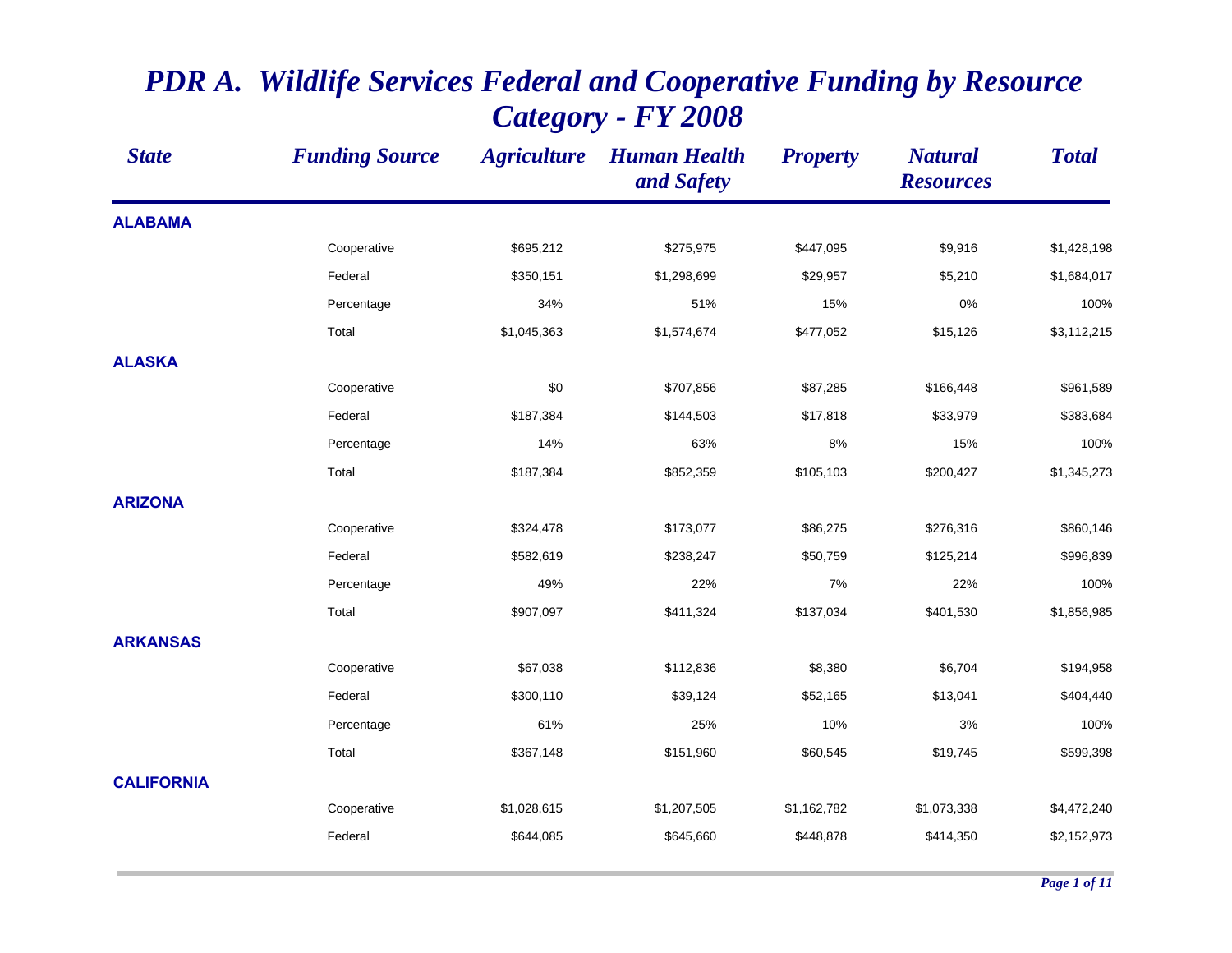| <b>State</b>                | <b>Funding Source</b> | <b>Agriculture</b> | <b>Human Health</b><br>and Safety | <b>Property</b> | <b>Natural</b><br><b>Resources</b> | <b>Total</b> |
|-----------------------------|-----------------------|--------------------|-----------------------------------|-----------------|------------------------------------|--------------|
| <b>CALIFORNIA</b>           |                       |                    |                                   |                 |                                    |              |
|                             | Percentage            | 25%                | 28%                               | 24%             | 22%                                | 100%         |
|                             | Total                 | \$1,672,700        | \$1,853,165                       | \$1,611,660     | \$1,487,688                        | \$6,625,213  |
| <b>COLORADO</b>             |                       |                    |                                   |                 |                                    |              |
|                             | Cooperative           | \$463,083          | \$392,281                         | \$335,334       | \$53,580                           | \$1,244,278  |
|                             | Federal               | \$893,761          | \$138,371                         | \$26,000        | \$26,120                           | \$1,084,252  |
|                             | Percentage            | 58%                | 23%                               | 16%             | 3%                                 | 100%         |
|                             | Total                 | \$1,356,844        | \$530,652                         | \$361,334       | \$79,700                           | \$2,328,530  |
| <b>CONNECTICUT</b>          |                       |                    |                                   |                 |                                    |              |
|                             | Cooperative           | \$2,000            | \$55,566                          | \$81,520        | \$78,200                           | \$217,286    |
|                             | Federal               | \$70,000           | \$0                               | \$0             | \$0                                | \$70,000     |
|                             | Percentage            | 25%                | 19%                               | 28%             | 27%                                | 100%         |
|                             | Total                 | \$72,000           | \$55,566                          | \$81,520        | \$78,200                           | \$287,286    |
| <b>DELAWARE</b>             |                       |                    |                                   |                 |                                    |              |
|                             | Cooperative           | \$0                | \$2,847                           | \$3,100         | \$0                                | \$5,947      |
|                             | Federal               | \$121,734          | \$0                               | \$0             | \$0                                | \$121,734    |
|                             | Percentage            | 95%                | 2%                                | 2%              | 0%                                 | 100%         |
|                             | Total                 | \$121,734          | \$2,847                           | \$3,100         | \$0                                | \$127,681    |
| <b>DISTRICT OF COLUMBIA</b> |                       |                    |                                   |                 |                                    |              |
|                             | Cooperative           | \$0                | \$0                               | \$2,200         | \$4,300                            | \$6,500      |
|                             | Federal               | \$0                | \$0                               | \$0             | \$0                                | \$0          |
|                             | Percentage            | 0%                 | 0%                                | 34%             | 66%                                | 100%         |
|                             | Total                 | \$0                | \$0                               | \$2,200         | \$4,300                            | \$6,500      |
| <b>FLORIDA/PUERTO RICO</b>  |                       |                    |                                   |                 |                                    |              |
|                             | Cooperative           | \$104,419          | \$776,915                         | \$277,134       | \$702,040                          | \$1,860,508  |
|                             | Federal               | \$279,368          | \$822,317                         | \$100,368       | \$43,369                           | \$1,245,422  |
|                             |                       |                    |                                   |                 |                                    |              |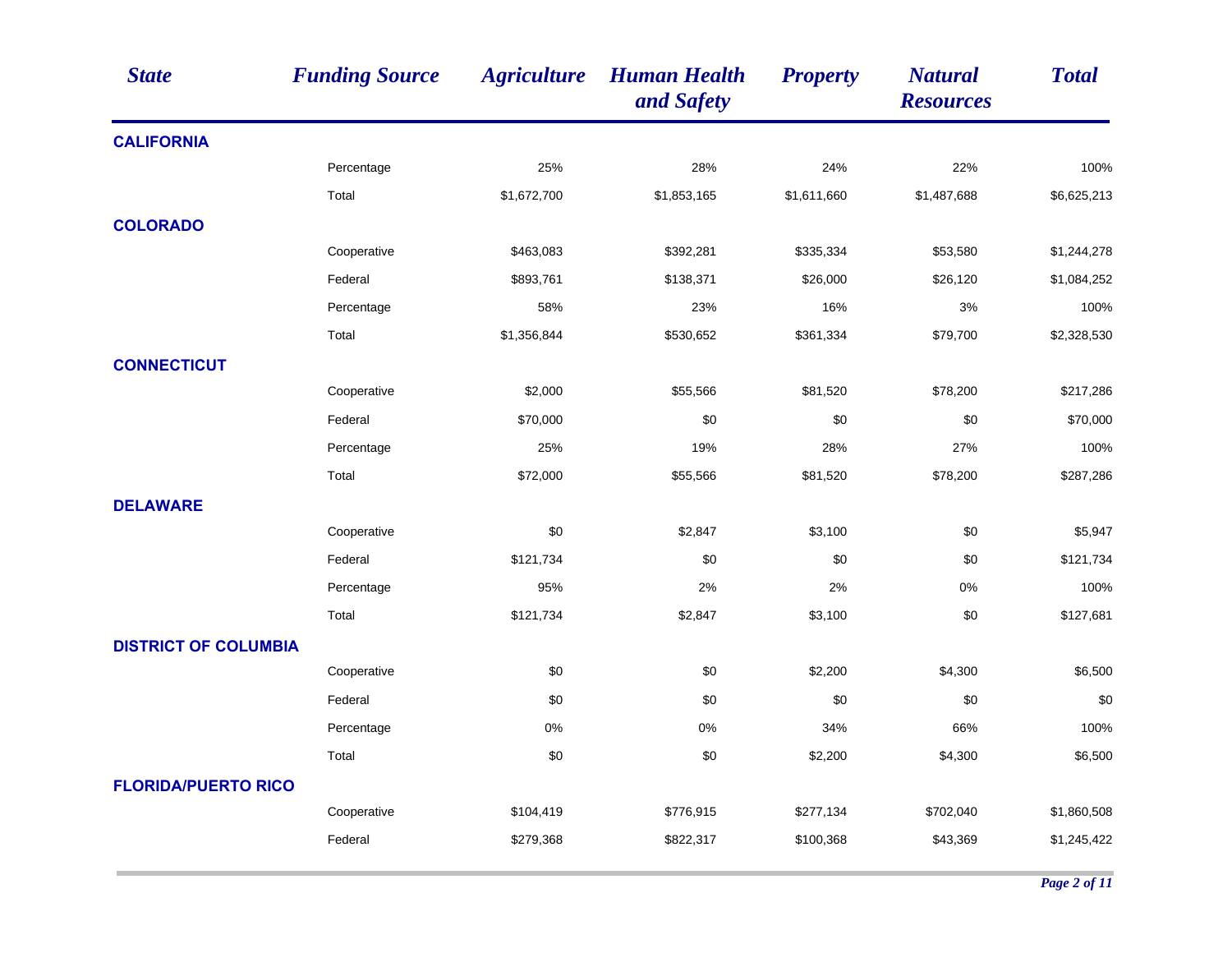| <b>State</b>               | <b>Funding Source</b> | <b>Agriculture</b> | <b>Human Health</b><br>and Safety | <b>Property</b> | <b>Natural</b><br><b>Resources</b> | <b>Total</b> |
|----------------------------|-----------------------|--------------------|-----------------------------------|-----------------|------------------------------------|--------------|
| <b>FLORIDA/PUERTO RICO</b> |                       |                    |                                   |                 |                                    |              |
|                            | Percentage            | 12%                | 51%                               | 12%             | 24%                                | 100%         |
|                            | Total                 | \$383,787          | \$1,599,232                       | \$377,502       | \$745,409                          | \$3,105,930  |
| <b>GEORGIA</b>             |                       |                    |                                   |                 |                                    |              |
|                            | Cooperative           | \$30,000           | \$192,550                         | \$177,796       | \$38,102                           | \$438,448    |
|                            | Federal               | \$173,000          | \$238,619                         | \$163,775       | \$220,000                          | \$795,394    |
|                            | Percentage            | 16%                | 35%                               | 28%             | 21%                                | 100%         |
|                            | Total                 | \$203,000          | \$431,169                         | \$341,571       | \$258,102                          | \$1,233,842  |
| <b>GUAM</b>                |                       |                    |                                   |                 |                                    |              |
|                            | Cooperative           | \$187,286          | \$1,328,210                       | \$1,214,364     | \$1,252,312                        | \$3,982,172  |
|                            | Federal               | \$0                | \$100,972                         | \$98,315        | \$66,428                           | \$265,715    |
|                            | Percentage            | 4%                 | 34%                               | 31%             | 31%                                | 100%         |
|                            | Total                 | \$187,286          | \$1,429,182                       | \$1,312,679     | \$1,318,740                        | \$4,247,887  |
| <b>HAWAII</b>              |                       |                    |                                   |                 |                                    |              |
|                            | Cooperative           | \$361,701          | \$1,492,135                       | \$1,228,817     | \$204,802                          | \$3,287,455  |
|                            | Federal               | \$127,613          | \$211,120                         | \$290,296       | \$378,252                          | \$1,007,281  |
|                            | Percentage            | 11%                | 40%                               | 35%             | 14%                                | 100%         |
|                            | Total                 | \$489,314          | \$1,703,255                       | \$1,519,113     | \$583,054                          | \$4,294,736  |
| <b>IDAHO</b>               |                       |                    |                                   |                 |                                    |              |
|                            | Cooperative           | \$441,919          | \$15,090                          | \$41,070        | \$161,455                          | \$659,534    |
|                            | Federal               | \$1,483,860        | \$208,786                         | \$79,003        | \$195,968                          | \$1,967,617  |
|                            | Percentage            | 73%                | 9%                                | 5%              | 14%                                | 100%         |
|                            | Total                 | \$1,925,779        | \$223,876                         | \$120,073       | \$357,423                          | \$2,627,151  |
| <b>ILLINOIS</b>            |                       |                    |                                   |                 |                                    |              |
|                            | Cooperative           | \$6,230            | \$641,285                         | \$230,326       | \$262,289                          | \$1,140,130  |
|                            | Federal               | \$130,951          | \$129,017                         | \$32,509        | \$32,956                           | \$325,433    |
|                            |                       |                    |                                   |                 |                                    |              |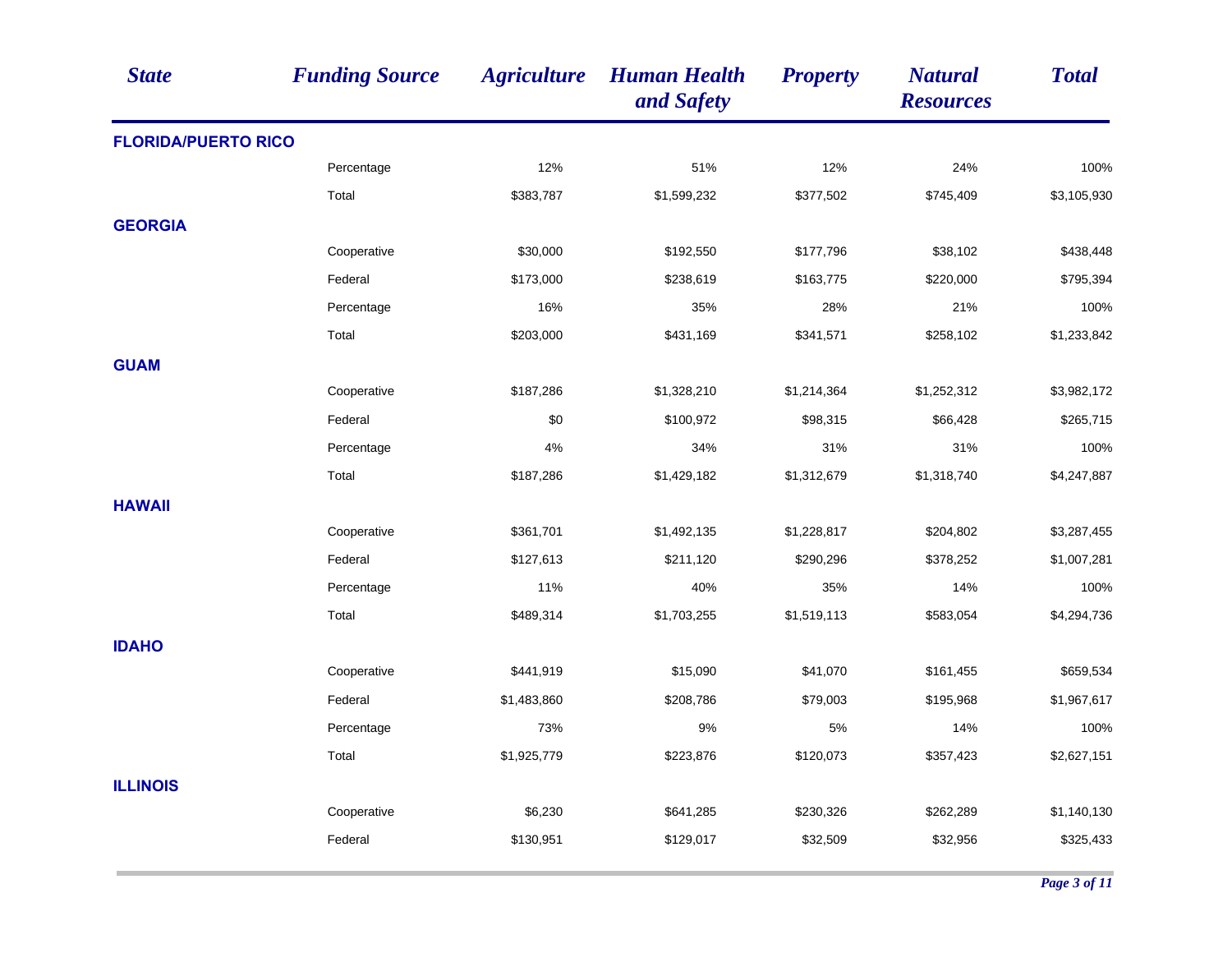| <b>State</b>     | <b>Funding Source</b> | <b>Agriculture</b> | <b>Human Health</b><br>and Safety | <b>Property</b> | <b>Natural</b><br><b>Resources</b> | <b>Total</b> |
|------------------|-----------------------|--------------------|-----------------------------------|-----------------|------------------------------------|--------------|
| <b>ILLINOIS</b>  |                       |                    |                                   |                 |                                    |              |
|                  | Percentage            | $9\%$              | 53%                               | 18%             | 20%                                | 100%         |
|                  | Total                 | \$137,181          | \$770,302                         | \$262,835       | \$295,245                          | \$1,465,563  |
| <b>INDIANA</b>   |                       |                    |                                   |                 |                                    |              |
|                  | Cooperative           | \$22,333           | \$184,301                         | \$101,178       | \$3,534                            | \$311,346    |
|                  | Federal               | \$160,014          | \$55,152                          | \$48,247        | \$5,884                            | \$269,297    |
|                  | Percentage            | 31%                | 41%                               | 26%             | 2%                                 | 100%         |
|                  | Total                 | \$182,347          | \$239,453                         | \$149,425       | \$9,418                            | \$580,643    |
| <b>IOWA</b>      |                       |                    |                                   |                 |                                    |              |
|                  | Cooperative           | \$1,500            | \$107,069                         | \$45,000        | \$0                                | \$153,569    |
|                  | Federal               | \$56,000           | \$11,000                          | \$10,000        | \$3,000                            | \$80,000     |
|                  | Percentage            | 25%                | 51%                               | 24%             | 1%                                 | 100%         |
|                  | Total                 | \$57,500           | \$118,069                         | \$55,000        | \$3,000                            | \$233,569    |
| <b>KANSAS</b>    |                       |                    |                                   |                 |                                    |              |
|                  | Cooperative           | \$412,281          | \$119,498                         | \$59,374        | \$23,703                           | \$614,856    |
|                  | Federal               | \$232,956          | \$76,685                          | \$24,239        | \$7,712                            | \$341,592    |
|                  | Percentage            | 67%                | 21%                               | 9%              | 3%                                 | 100%         |
|                  | Total                 | \$645,237          | \$196,183                         | \$83,613        | \$31,415                           | \$956,448    |
| <b>KENTUCKY</b>  |                       |                    |                                   |                 |                                    |              |
|                  | Cooperative           | \$5,480            | \$202,405                         | \$155,257       | \$25,000                           | \$388,142    |
|                  | Federal               | \$146,624          | \$167,872                         | \$111,881       | \$58,666                           | \$485,043    |
|                  | Percentage            | 17%                | 42%                               | 31%             | 10%                                | 100%         |
|                  | Total                 | \$152,104          | \$370,277                         | \$267,138       | \$83,666                           | \$873,185    |
| <b>LOUISIANA</b> |                       |                    |                                   |                 |                                    |              |
|                  | Cooperative           | \$12,026           | \$45,351                          | \$83,852        | \$228,756                          | \$369,985    |
|                  | Federal               | \$388,223          | \$102,458                         | \$140,830       | \$44,099                           | \$675,610    |
|                  |                       |                    |                                   |                 |                                    |              |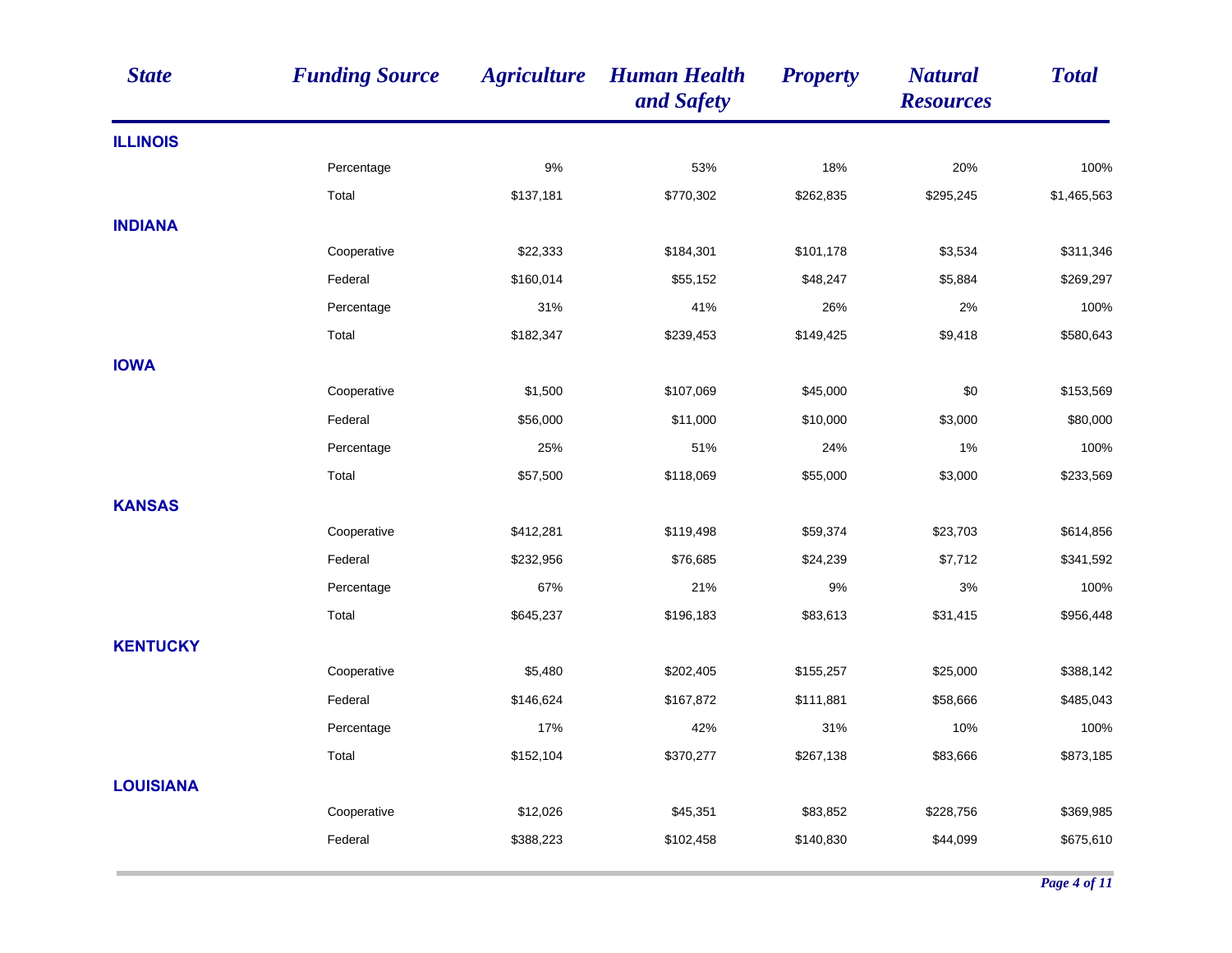| <b>State</b>         | <b>Funding Source</b> | <b>Agriculture</b> | <b>Human Health</b><br>and Safety | <b>Property</b> | <b>Natural</b><br><b>Resources</b> | <b>Total</b> |
|----------------------|-----------------------|--------------------|-----------------------------------|-----------------|------------------------------------|--------------|
| <b>LOUISIANA</b>     |                       |                    |                                   |                 |                                    |              |
|                      | Percentage            | 38%                | 14%                               | 21%             | 26%                                | 100%         |
|                      | Total                 | \$400,249          | \$147,809                         | \$224,682       | \$272,855                          | \$1,045,595  |
| <b>MAINE</b>         |                       |                    |                                   |                 |                                    |              |
|                      | Cooperative           | \$9,979            | \$154,328                         | \$147,902       | \$18,646                           | \$330,855    |
|                      | Federal               | \$143,847          | \$254,622                         | \$39,355        | \$18,244                           | \$456,068    |
|                      | Percentage            | 20%                | 52%                               | 24%             | 5%                                 | 100%         |
|                      | Total                 | \$153,826          | \$408,950                         | \$187,257       | \$36,890                           | \$786,923    |
| <b>MARYLAND</b>      |                       |                    |                                   |                 |                                    |              |
|                      | Cooperative           | \$7,200            | \$99,300                          | \$53,400        | \$973,047                          | \$1,132,947  |
|                      | Federal               | \$161,819          | \$310,236                         | \$22,500        | \$21,750                           | \$516,305    |
|                      | Percentage            | 10%                | 25%                               | 5%              | 60%                                | 100%         |
|                      | Total                 | \$169,019          | \$409,536                         | \$75,900        | \$994,797                          | \$1,649,252  |
| <b>MASSACHUSETTS</b> |                       |                    |                                   |                 |                                    |              |
|                      | Cooperative           | \$19,000           | \$232,043                         | \$68,000        | \$17,000                           | \$336,043    |
|                      | Federal               | \$111,090          | \$407,273                         | \$0             | \$0                                | \$518,363    |
|                      | Percentage            | 15%                | 75%                               | 8%              | 2%                                 | 100%         |
|                      | Total                 | \$130,090          | \$639,316                         | \$68,000        | \$17,000                           | \$854,406    |
| <b>MICHIGAN</b>      |                       |                    |                                   |                 |                                    |              |
|                      | Cooperative           | \$78,535           | \$31,248                          | \$4,341         | \$14,932                           | \$129,056    |
|                      | Federal               | \$697,343          | \$123,981                         | \$24,098        | \$247,162                          | \$1,092,584  |
|                      | Percentage            | 64%                | 13%                               | 2%              | 21%                                | 100%         |
|                      | Total                 | \$775,878          | \$155,229                         | \$28,439        | \$262,094                          | \$1,221,640  |
| <b>MINNESOTA</b>     |                       |                    |                                   |                 |                                    |              |
|                      | Cooperative           | \$20,578           | \$153,203                         | \$26,395        | \$78,560                           | \$278,736    |
|                      | Federal               | \$693,222          | \$23,750                          | \$2,750         | \$18,000                           | \$737,722    |
|                      |                       |                    |                                   |                 |                                    |              |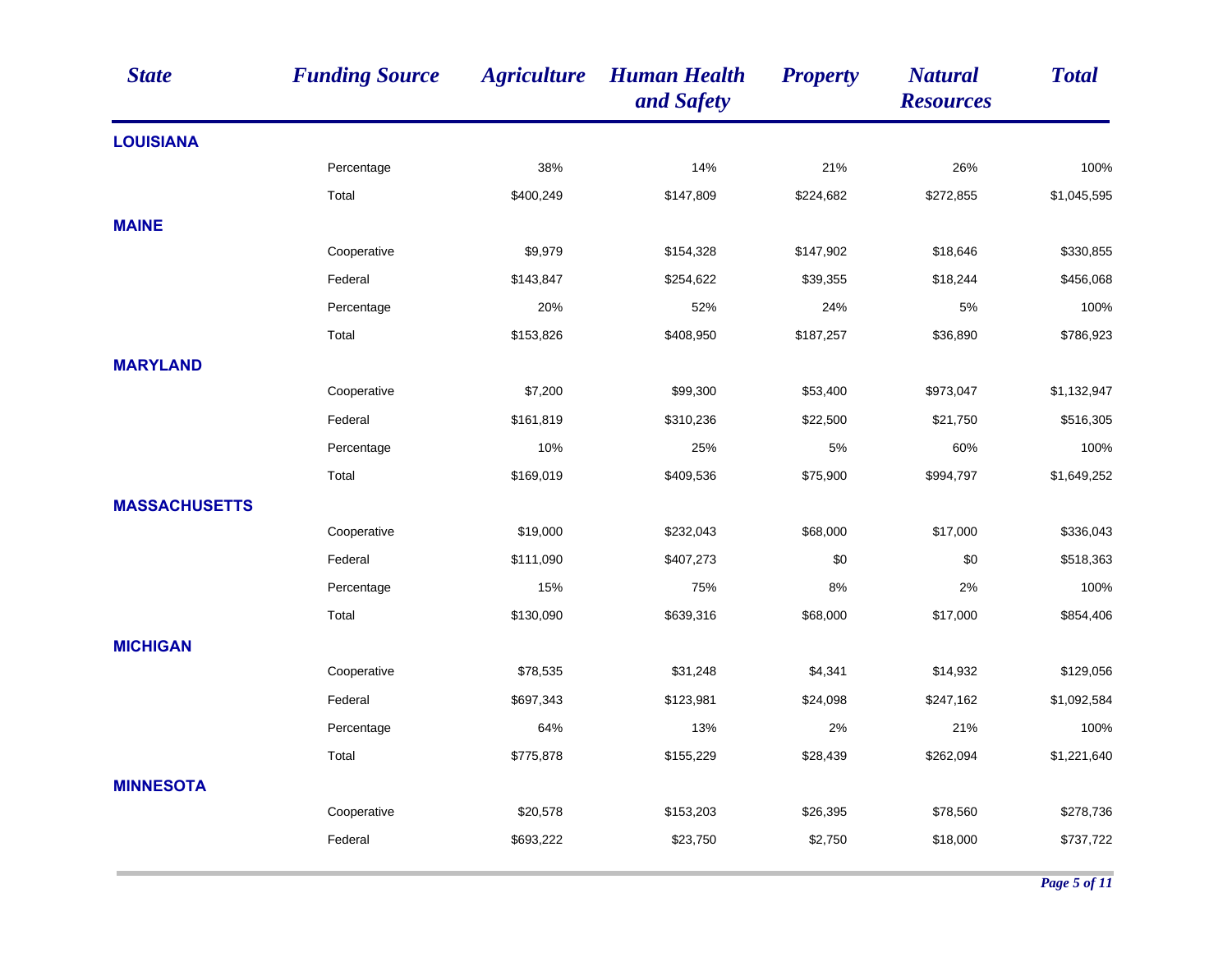| <b>State</b>       | <b>Funding Source</b> | <b>Agriculture</b> | <b>Human Health</b><br>and Safety | <b>Property</b> | <b>Natural</b><br><b>Resources</b> | <b>Total</b> |
|--------------------|-----------------------|--------------------|-----------------------------------|-----------------|------------------------------------|--------------|
| <b>MINNESOTA</b>   |                       |                    |                                   |                 |                                    |              |
|                    | Percentage            | 70%                | 17%                               | 3%              | 9%                                 | 100%         |
|                    | Total                 | \$713,800          | \$176,953                         | \$29,145        | \$96,560                           | \$1,016,458  |
| <b>MISSISSIPPI</b> |                       |                    |                                   |                 |                                    |              |
|                    | Cooperative           | \$186,257          | \$783,112                         | \$179,329       | \$129,783                          | \$1,278,481  |
|                    | Federal               | \$458,442          | \$684,334                         | \$79,115        | \$33,907                           | \$1,255,798  |
|                    | Percentage            | 25%                | 58%                               | 10%             | 6%                                 | 100%         |
|                    | Total                 | \$644,699          | \$1,467,446                       | \$258,444       | \$163,690                          | \$2,534,279  |
| <b>MISSOURI</b>    |                       |                    |                                   |                 |                                    |              |
|                    | Cooperative           | \$500              | \$295,818                         | \$78,924        | \$40,000                           | \$415,242    |
|                    | Federal               | \$372,456          | \$242,449                         | \$72,896        | \$62,761                           | \$750,562    |
|                    | Percentage            | 32%                | 46%                               | 13%             | 9%                                 | 100%         |
|                    | Total                 | \$372,956          | \$538,267                         | \$151,820       | \$102,761                          | \$1,165,804  |
| <b>MONTANA</b>     |                       |                    |                                   |                 |                                    |              |
|                    | Cooperative           | \$1,419,284        | \$16,458                          | \$0             | \$110,000                          | \$1,545,742  |
|                    | Federal               | \$1,840,743        | \$140,744                         | \$9,957         | \$0                                | \$1,991,444  |
|                    | Percentage            | 92%                | 4%                                | 0%              | 3%                                 | 100%         |
|                    | Total                 | \$3,260,027        | \$157,202                         | \$9,957         | \$110,000                          | \$3,537,186  |
| <b>NEBRASKA</b>    |                       |                    |                                   |                 |                                    |              |
|                    | Cooperative           | \$336,862          | \$316,644                         | \$422,125       | \$20,035                           | \$1,095,666  |
|                    | Federal               | \$378,678          | \$130,215                         | \$39,258        | \$35,332                           | \$583,483    |
|                    | Percentage            | 43%                | 27%                               | 27%             | 3%                                 | 100%         |
|                    | Total                 | \$715,540          | \$446,859                         | \$461,383       | \$55,367                           | \$1,679,149  |
| <b>NEVADA</b>      |                       |                    |                                   |                 |                                    |              |
|                    | Cooperative           | \$1,137,101        | \$36,000                          | \$189,170       | \$440,863                          | \$1,803,134  |
|                    | Federal               | \$1,560,440        | \$0                               | \$0             | \$0                                | \$1,560,440  |
|                    |                       |                    |                                   |                 |                                    |              |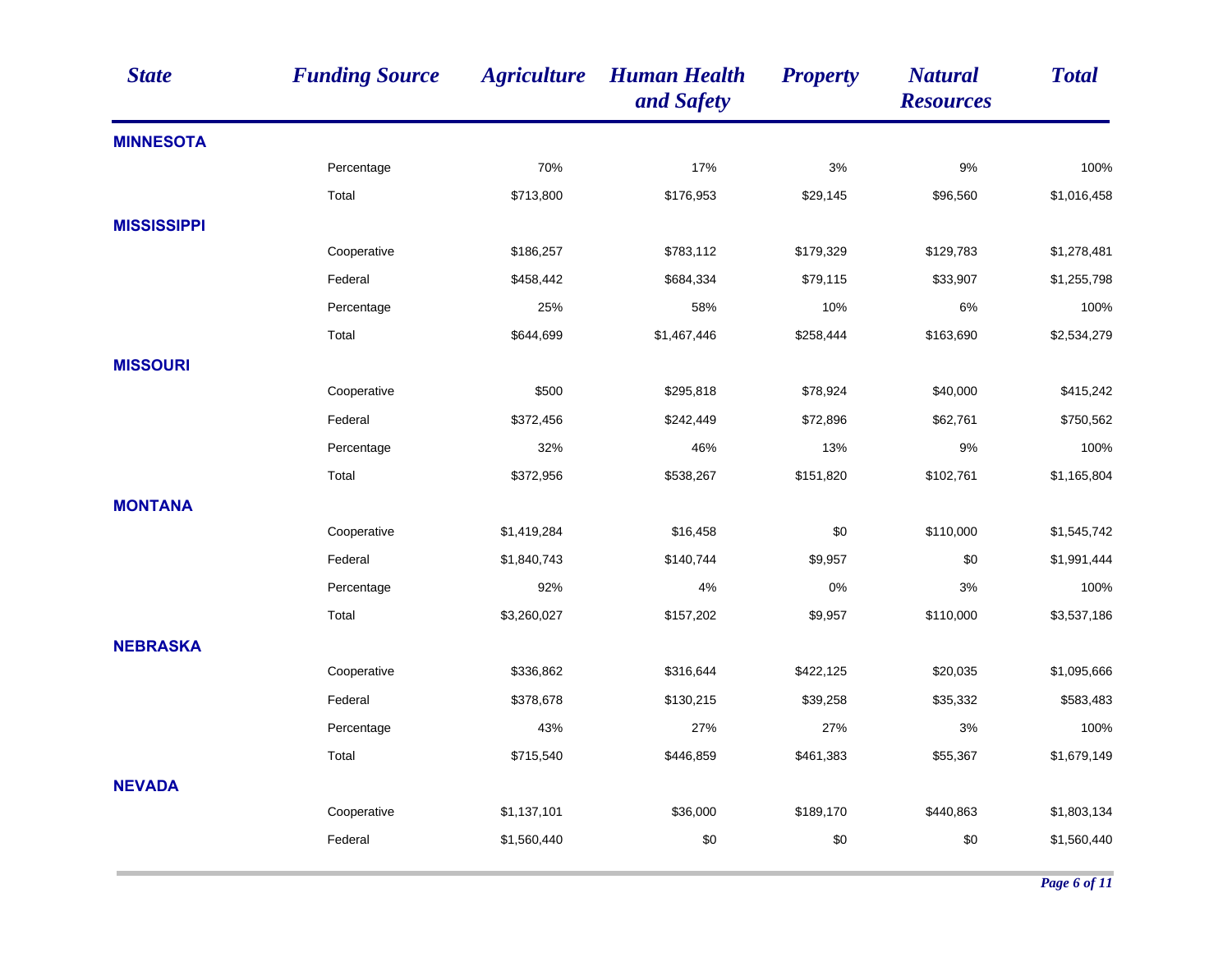| <b>State</b>          | <b>Funding Source</b> | <b>Agriculture</b> | <b>Human Health</b><br>and Safety | <b>Property</b> | <b>Natural</b><br><b>Resources</b> | <b>Total</b> |
|-----------------------|-----------------------|--------------------|-----------------------------------|-----------------|------------------------------------|--------------|
| <b>NEVADA</b>         |                       |                    |                                   |                 |                                    |              |
|                       | Percentage            | 80%                | 1%                                | 6%              | 13%                                | 100%         |
|                       | Total                 | \$2,697,541        | \$36,000                          | \$189,170       | \$440,863                          | \$3,363,574  |
| <b>NEW HAMPSHIRE</b>  |                       |                    |                                   |                 |                                    |              |
|                       | Cooperative           | \$55,862           | \$141,076                         | \$119,425       | \$11,213                           | \$327,576    |
|                       | Federal               | \$235,615          | \$233,462                         | \$129,731       | \$21,381                           | \$620,189    |
|                       | Percentage            | 31%                | 40%                               | 26%             | 3%                                 | 100%         |
|                       | Total                 | \$291,477          | \$374,538                         | \$249,156       | \$32,594                           | \$947,765    |
| <b>NEW JERSEY</b>     |                       |                    |                                   |                 |                                    |              |
|                       | Cooperative           | \$0                | \$349,155                         | \$62,125        | \$78,437                           | \$489,717    |
|                       | Federal               | \$179,845          | \$142,322                         | \$51,715        | \$0                                | \$373,882    |
|                       | Percentage            | 21%                | 57%                               | 13%             | 9%                                 | 100%         |
|                       | Total                 | \$179,845          | \$491,477                         | \$113,840       | \$78,437                           | \$863,599    |
| <b>NEW MEXICO</b>     |                       |                    |                                   |                 |                                    |              |
|                       | Cooperative           | \$1,323,743        | \$14,082                          | \$71,976        | \$12,660                           | \$1,422,461  |
|                       | Federal               | \$1,505,447        | \$108,164                         | \$74,951        | \$13,183                           | \$1,701,745  |
|                       | Percentage            | 91%                | 4%                                | 5%              | 1%                                 | 100%         |
|                       | Total                 | \$2,829,190        | \$122,246                         | \$146,927       | \$25,843                           | \$3,124,206  |
| <b>NEW YORK</b>       |                       |                    |                                   |                 |                                    |              |
|                       | Cooperative           | \$41,509           | \$955,615                         | \$254,210       | \$1,996                            | \$1,253,330  |
|                       | Federal               | \$172,826          | \$1,825,238                       | \$242,360       | \$600,836                          | \$2,841,260  |
|                       | Percentage            | 5%                 | 68%                               | 12%             | 15%                                | 100%         |
|                       | Total                 | \$214,335          | \$2,780,853                       | \$496,570       | \$602,832                          | \$4,094,590  |
| <b>NORTH CAROLINA</b> |                       |                    |                                   |                 |                                    |              |
|                       | Cooperative           | \$829,430          | \$981,538                         | \$465,159       | \$75,246                           | \$2,351,374  |
|                       | Federal               | \$334,004          | \$456,607                         | \$178,394       | \$16,022                           | \$985,027    |
|                       |                       |                    |                                   |                 |                                    |              |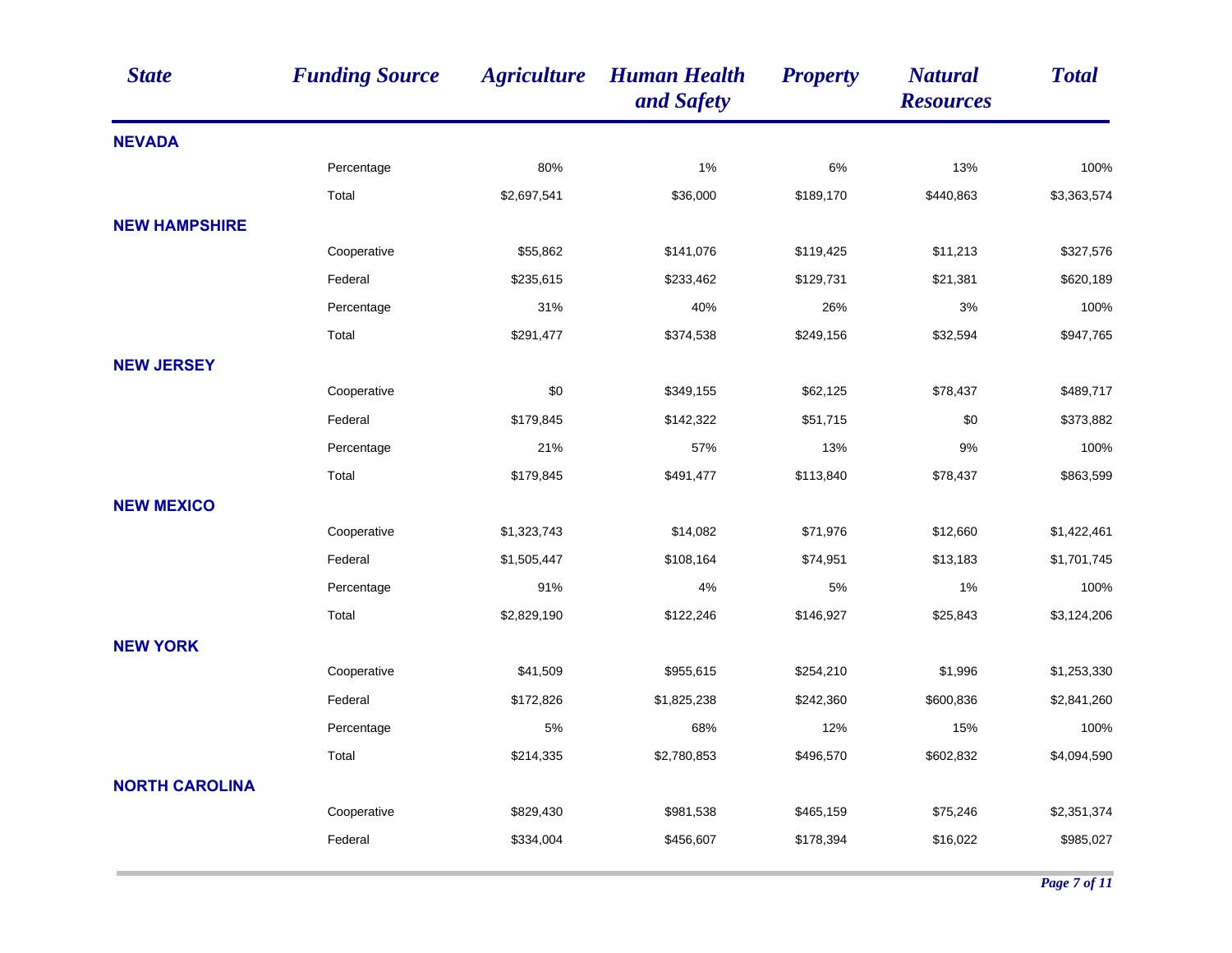| <b>State</b>          | <b>Funding Source</b> | <b>Agriculture</b> | <b>Human Health</b><br>and Safety | <b>Property</b> | <b>Natural</b><br><b>Resources</b> | <b>Total</b> |
|-----------------------|-----------------------|--------------------|-----------------------------------|-----------------|------------------------------------|--------------|
| <b>NORTH CAROLINA</b> |                       |                    |                                   |                 |                                    |              |
|                       | Percentage            | 35%                | 43%                               | 19%             | 3%                                 | 100%         |
|                       | Total                 | \$1,163,434        | \$1,438,145                       | \$643,553       | \$91,268                           | \$3,336,401  |
| <b>NORTH DAKOTA</b>   |                       |                    |                                   |                 |                                    |              |
|                       | Cooperative           | \$409,608          | \$4,600                           | \$79,034        | \$13,800                           | \$507,042    |
|                       | Federal               | \$1,118,803        | \$12,624                          | \$88,376        | \$18,939                           | \$1,238,742  |
|                       | Percentage            | 88%                | 1%                                | 10%             | 2%                                 | 100%         |
|                       | Total                 | \$1,528,411        | \$17,224                          | \$167,410       | \$32,739                           | \$1,745,784  |
| <b>OHIO</b>           |                       |                    |                                   |                 |                                    |              |
|                       | Cooperative           | \$40,361           | \$245,484                         | \$0             | \$0                                | \$285,845    |
|                       | Federal               | \$189,489          | \$1,392,017                       | \$121,424       | \$14,010                           | \$1,716,940  |
|                       | Percentage            | 11%                | 82%                               | 6%              | 1%                                 | 100%         |
|                       | Total                 | \$229,850          | \$1,637,501                       | \$121,424       | \$14,010                           | \$2,002,785  |
| <b>OKLAHOMA</b>       |                       |                    |                                   |                 |                                    |              |
|                       | Cooperative           | \$1,505,403        | \$595,473                         | \$528,985       | \$51,982                           | \$2,681,843  |
|                       | Federal               | \$886,656          | \$100,454                         | \$147,194       | \$25,103                           | \$1,159,407  |
|                       | Percentage            | 62%                | 18%                               | 18%             | 2%                                 | 100%         |
|                       | Total                 | \$2,392,059        | \$695,927                         | \$676,179       | \$77,085                           | \$3,841,250  |
| <b>OREGON</b>         |                       |                    |                                   |                 |                                    |              |
|                       | Cooperative           | \$1,209,049        | \$332,685                         | \$677,638       | \$150,190                          | \$2,369,562  |
|                       | Federal               | \$731,035          | \$319,025                         | \$210,039       | \$31,506                           | \$1,291,605  |
|                       | Percentage            | 53%                | 18%                               | 24%             | 5%                                 | 100%         |
|                       | Total                 | \$1,940,084        | \$651,710                         | \$887,677       | \$181,696                          | \$3,661,167  |
| <b>PENNSYLVANIA</b>   |                       |                    |                                   |                 |                                    |              |
|                       | Cooperative           | \$48,237           | \$730,039                         | \$202,845       | \$47,474                           | \$1,028,595  |
|                       | Federal               | \$313,381          | \$1,843,039                       | \$0             | \$0                                | \$2,156,420  |
|                       |                       |                    |                                   |                 |                                    |              |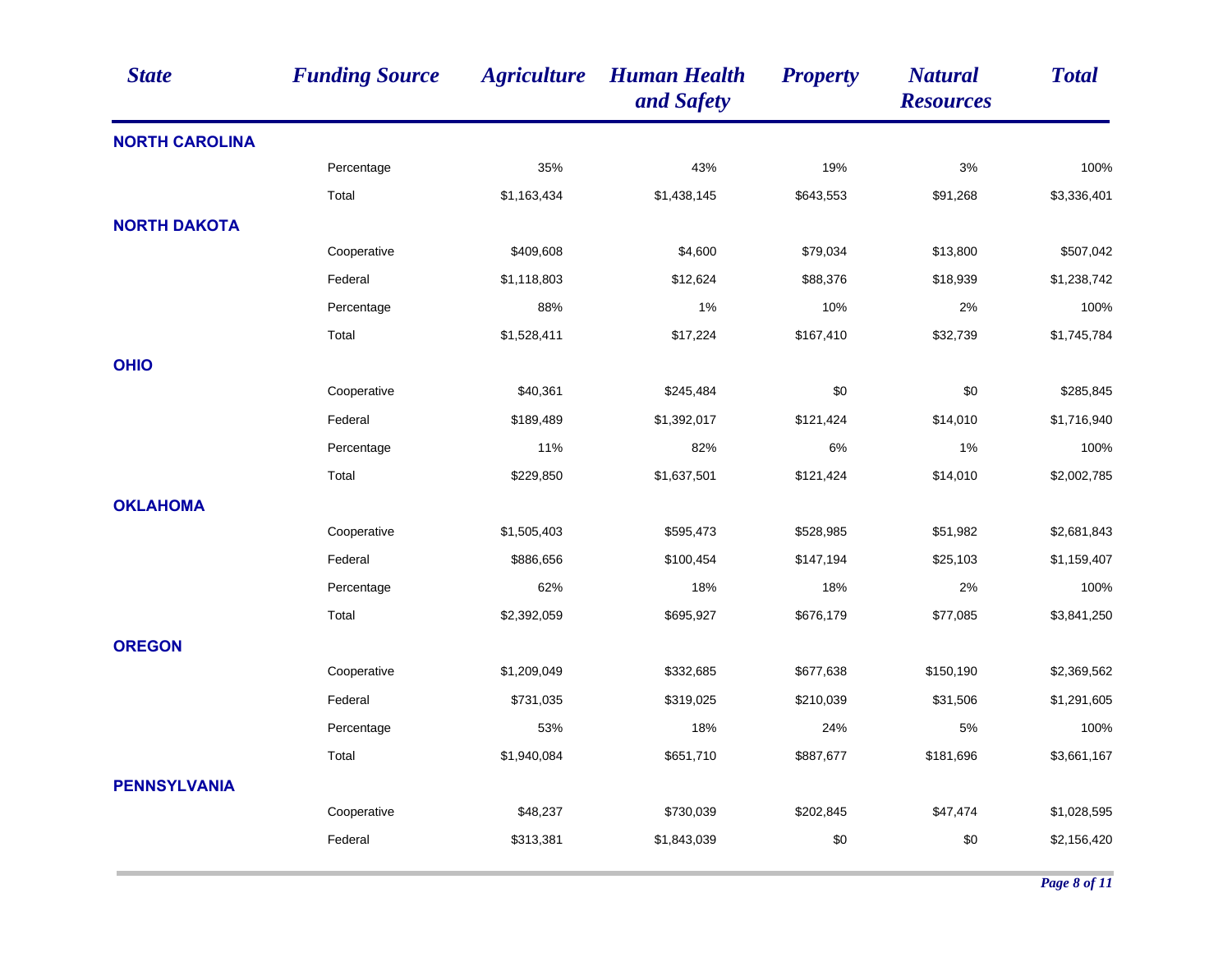| <b>State</b>          | <b>Funding Source</b> | <b>Agriculture</b> | <b>Human Health</b><br>and Safety | <b>Property</b> | <b>Natural</b><br><b>Resources</b> | <b>Total</b> |
|-----------------------|-----------------------|--------------------|-----------------------------------|-----------------|------------------------------------|--------------|
| <b>PENNSYLVANIA</b>   |                       |                    |                                   |                 |                                    |              |
|                       | Percentage            | 11%                | 81%                               | $6\%$           | 1%                                 | 100%         |
|                       | Total                 | \$361,618          | \$2,573,078                       | \$202,845       | \$47,474                           | \$3,185,015  |
| <b>RHODE ISLAND</b>   |                       |                    |                                   |                 |                                    |              |
|                       | Cooperative           | \$0                | \$37,000                          | \$7,000         | \$0                                | \$44,000     |
|                       | Federal               | \$35,000           | \$0                               | \$0             | \$0                                | \$35,000     |
|                       | Percentage            | 44%                | 47%                               | 9%              | 0%                                 | 100%         |
|                       | Total                 | \$35,000           | \$37,000                          | \$7,000         | \$0                                | \$79,000     |
| <b>SOUTH CAROLINA</b> |                       |                    |                                   |                 |                                    |              |
|                       | Cooperative           | \$384,598          | \$162,503                         | \$443,143       | \$110,187                          | \$1,100,431  |
|                       | Federal               | \$177,835          | \$119,495                         | \$60,000        | \$10,000                           | \$367,330    |
|                       | Percentage            | 38%                | 19%                               | 34%             | 8%                                 | 100%         |
|                       | Total                 | \$562,433          | \$281,998                         | \$503,143       | \$120,187                          | \$1,467,761  |
| <b>SOUTH DAKOTA</b>   |                       |                    |                                   |                 |                                    |              |
|                       | Cooperative           | \$10,000           | \$14,628                          | \$5,000         | \$0                                | \$29,628     |
|                       | Federal               | \$569,805          | \$0                               | \$0             | \$0                                | \$569,805    |
|                       | Percentage            | 97%                | 2%                                | 1%              | 0%                                 | 100%         |
|                       | Total                 | \$579,805          | \$14,628                          | \$5,000         | \$0                                | \$599,433    |
| <b>TENNESSEE</b>      |                       |                    |                                   |                 |                                    |              |
|                       | Cooperative           | \$61,175           | \$432,091                         | \$331,692       | \$86,858                           | \$911,816    |
|                       | Federal               | \$147,299          | \$1,169,450                       | \$122,942       | \$27,906                           | \$1,467,597  |
|                       | Percentage            | 9%                 | 67%                               | 19%             | 5%                                 | 100%         |
|                       | Total                 | \$208,474          | \$1,601,541                       | \$454,634       | \$114,764                          | \$2,379,413  |
| <b>TEXAS</b>          |                       |                    |                                   |                 |                                    |              |
|                       | Cooperative           | \$5,091,307        | \$1,002,208                       | \$560,182       | \$317,172                          | \$6,970,869  |
|                       | Federal               | \$1,735,135        | \$4,770,979                       | \$340,059       | \$170,030                          | \$7,016,203  |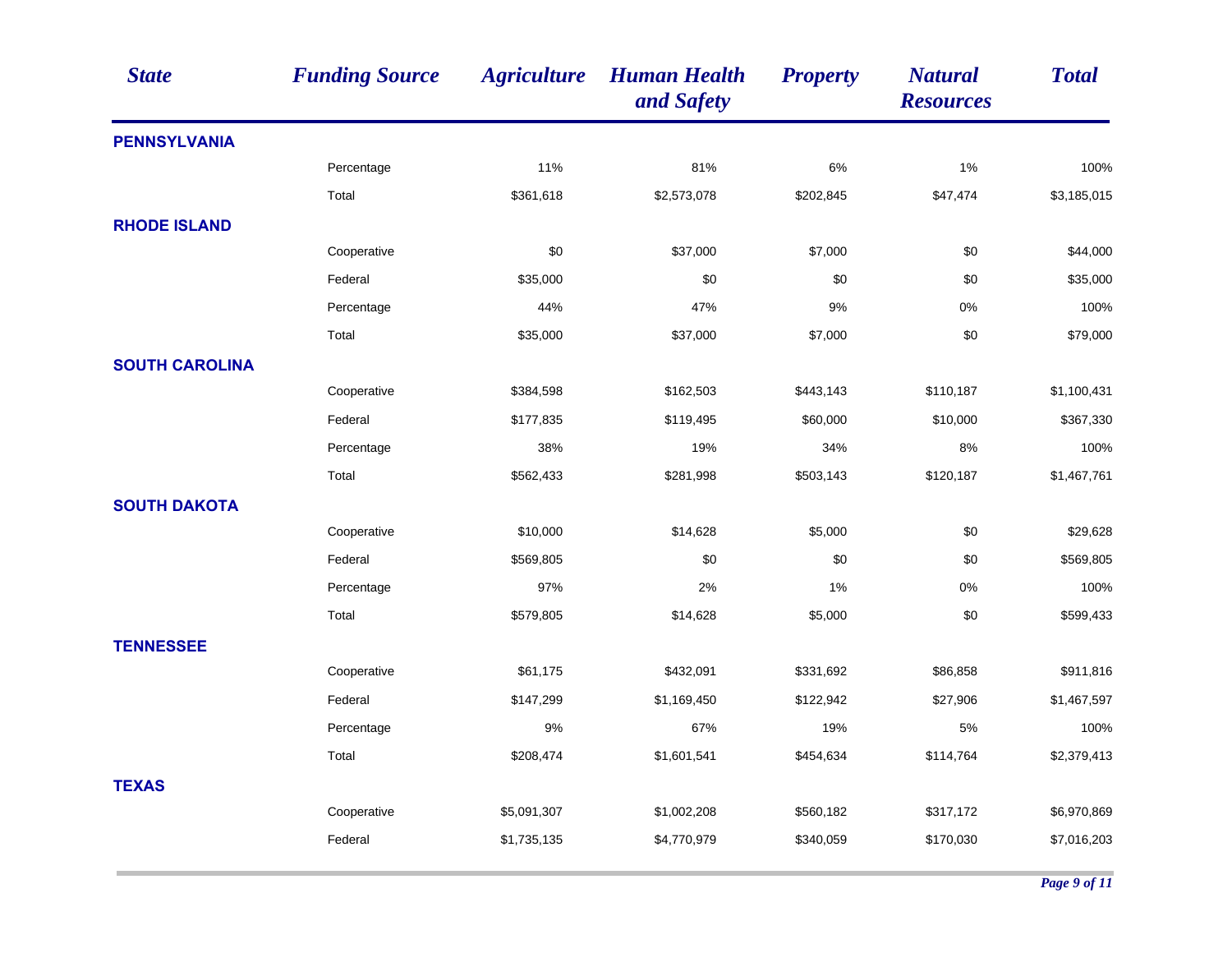| <b>State</b>         | <b>Funding Source</b> | <b>Agriculture</b> | <b>Human Health</b><br>and Safety | <b>Property</b> | <b>Natural</b><br><b>Resources</b> | <b>Total</b> |
|----------------------|-----------------------|--------------------|-----------------------------------|-----------------|------------------------------------|--------------|
| <b>TEXAS</b>         |                       |                    |                                   |                 |                                    |              |
|                      | Percentage            | 49%                | 41%                               | 6%              | 3%                                 | 100%         |
|                      | Total                 | \$6,826,442        | \$5,773,187                       | \$900,241       | \$487,202                          | \$13,987,072 |
| <b>UTAH</b>          |                       |                    |                                   |                 |                                    |              |
|                      | Cooperative           | \$1,310,880        | \$45,280                          | \$20,000        | \$985,843                          | \$2,362,003  |
|                      | Federal               | \$895,343          | \$0                               | \$38,000        | \$476,494                          | \$1,409,837  |
|                      | Percentage            | 58%                | 1%                                | 2%              | 39%                                | 100%         |
|                      | Total                 | \$2,206,223        | \$45,280                          | \$58,000        | \$1,462,337                        | \$3,771,840  |
| <b>VERMONT</b>       |                       |                    |                                   |                 |                                    |              |
|                      | Cooperative           | \$4,206            | \$77,675                          | \$11,517        | \$6,770                            | \$100,168    |
|                      | Federal               | \$46,295           | \$1,067,793                       | \$28,341        | \$106,304                          | \$1,248,733  |
|                      | Percentage            | 4%                 | 85%                               | 3%              | 8%                                 | 100%         |
|                      | Total                 | \$50,501           | \$1,145,468                       | \$39,858        | \$113,074                          | \$1,348,901  |
| <b>VIRGINIA</b>      |                       |                    |                                   |                 |                                    |              |
|                      | Cooperative           | \$168,720          | \$902,887                         | \$286,811       | \$151,490                          | \$1,509,908  |
|                      | Federal               | \$389,375          | \$851,037                         | \$37,690        | \$37,690                           | \$1,315,792  |
|                      | Percentage            | 20%                | 62%                               | 11%             | 7%                                 | 100%         |
|                      | Total                 | \$558,095          | \$1,753,924                       | \$324,501       | \$189,180                          | \$2,825,700  |
| <b>WASHINGTON</b>    |                       |                    |                                   |                 |                                    |              |
|                      | Cooperative           | \$139,582          | \$819,301                         | \$674,010       | \$854,145                          | \$2,487,038  |
|                      | Federal               | \$222,584          | \$221,475                         | \$142,530       | \$180,623                          | \$767,212    |
|                      | Percentage            | 11%                | 32%                               | 25%             | 32%                                | 100%         |
|                      | Total                 | \$362,166          | \$1,040,776                       | \$816,540       | \$1,034,768                        | \$3,254,250  |
| <b>WEST VIRGINIA</b> |                       |                    |                                   |                 |                                    |              |
|                      | Cooperative           | \$238,069          | \$21,297                          | \$57,201        | \$1,609                            | \$318,176    |
|                      | Federal               | \$433,977          | \$2,074,979                       | \$0             | \$0                                | \$2,508,956  |
|                      |                       |                    |                                   |                 |                                    |              |